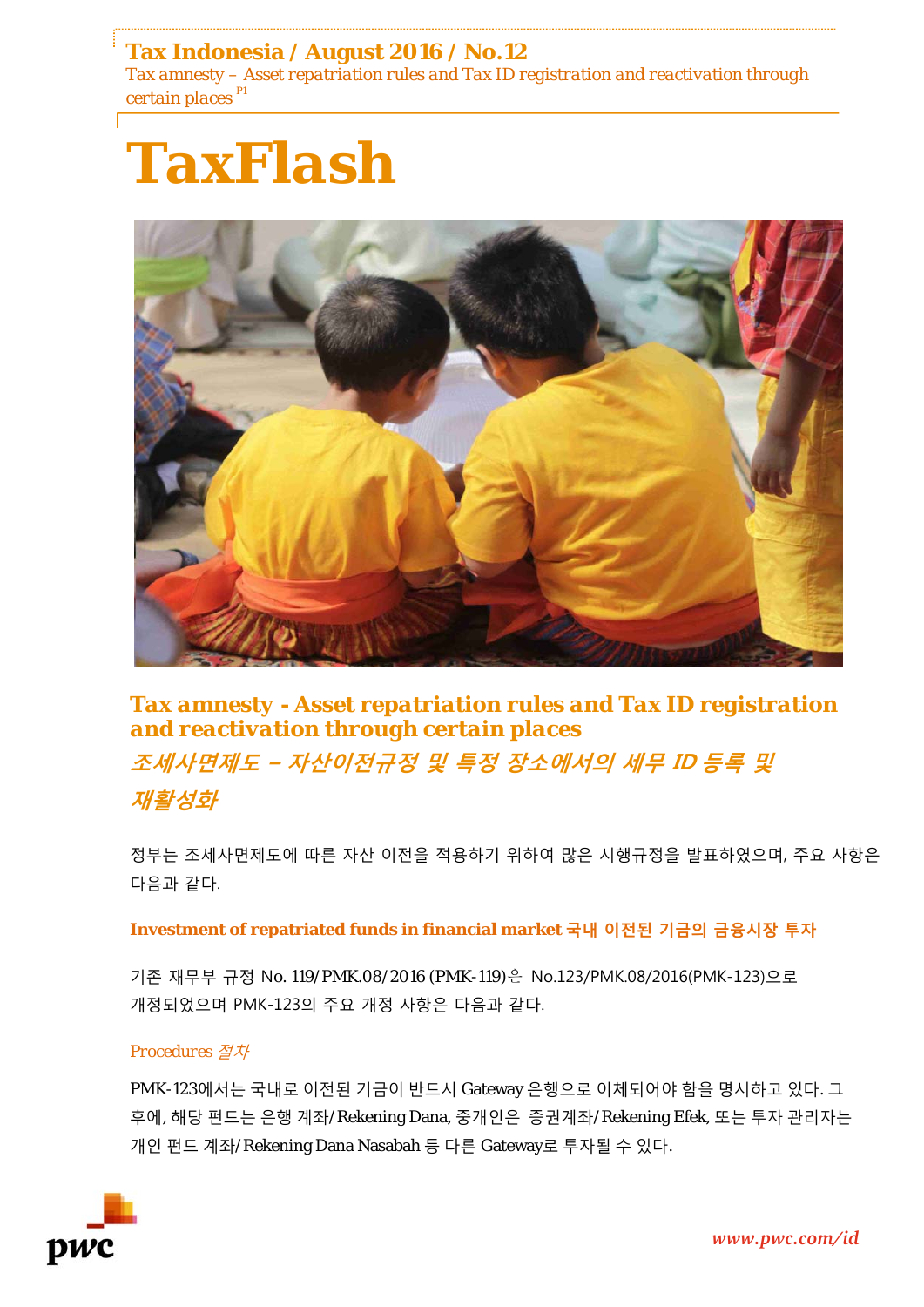### *Investment* 투자

이전된 기금은 인도네시아 선물거래시장에서의 선물 거래도 가능하다. 또한 보험상품으로서 일반적으로 단위 연계 상품으로 알려진 투자연계상품에 대한 투자도 허용된다.

투자소득은 다음 해의 첫번째 3개월 마다 또는 3년이 끝나는 시점에 인출할 수 있다. 소득은 모든 투자비용을 공제한 후의 투자 이익을 기초로하여 계산된다.

#### *Gateways*

PMK-123은 3년 내의 기간 중 Gateway를 변경하는 경우 해당 절차를 규정하고 있다. 납세자는 투자하고자 하는 신규 Gateway를 통지하여야 하고, 기존 Gateway로부터 다음의 항목들이 포함된 관련 문서를 제출하여야 한다.

- a. 납세자명
- b. 납세자 번호(Tax ID/ NPWP)
- c. 지정은행의 특별 계좌 번호
- d. 지정은행의 특별 계좌로 이전된 명목 금액 및 이전일자
- e. 기존 Gateway에서의 투자 잔액
- f. 신규 Gateway
- g. 신규 Gateway로 이전되는 투자 잔액

투자 약정서에는 납세자의 투자와 관련된 단체 또는기관에 정보 및 자료 제공을 동의하는 조항이 포함된다.

지정된 Gateway의 목록은 다음의 재무부 보도자료 상에서 찾을 수 있다. http://www.djppr.kemenkeu.go.id/page/load/1632.

## **Investment of repatriated funds in non-financial market 비금융시장에서의 이전펀드 투자**

비금융시장에서 이용되는 이전펀드의 투자는 재무부 규정 No.122/PMK.08/2016 (PMK-122)에서 규정되어 있다.

## *Procedures and gateway* 절차 및 Gateway

Gateway 은행의 특별 계좌(Rekening Khusus)로 펀드를 송금하는 이전 과정은 금융시장에서의 투자와 같으며, 3 년 이내의 기간에 Gateway 은행을 변경하는 것 역시 금융시장투자에서의 절차와 유사하다.

## *Investment* 투자

비금융시장에서 가능한 투자 유형은 다음과 같다.

- a. PPP(Public Private Partnership, 민관 협력) 방식의 사회간접자본 투자
- b. 국가중기 개발 계획(Rencana Pembangunan Jangka Menengah Nasional)에 따른 정부 우선 부문에 대한 자본참여 방식 투자
- c. 토지와 건물(정부보조 자산은 제외)
- d. 인도네시아 회사에 대한 직접 지분 투자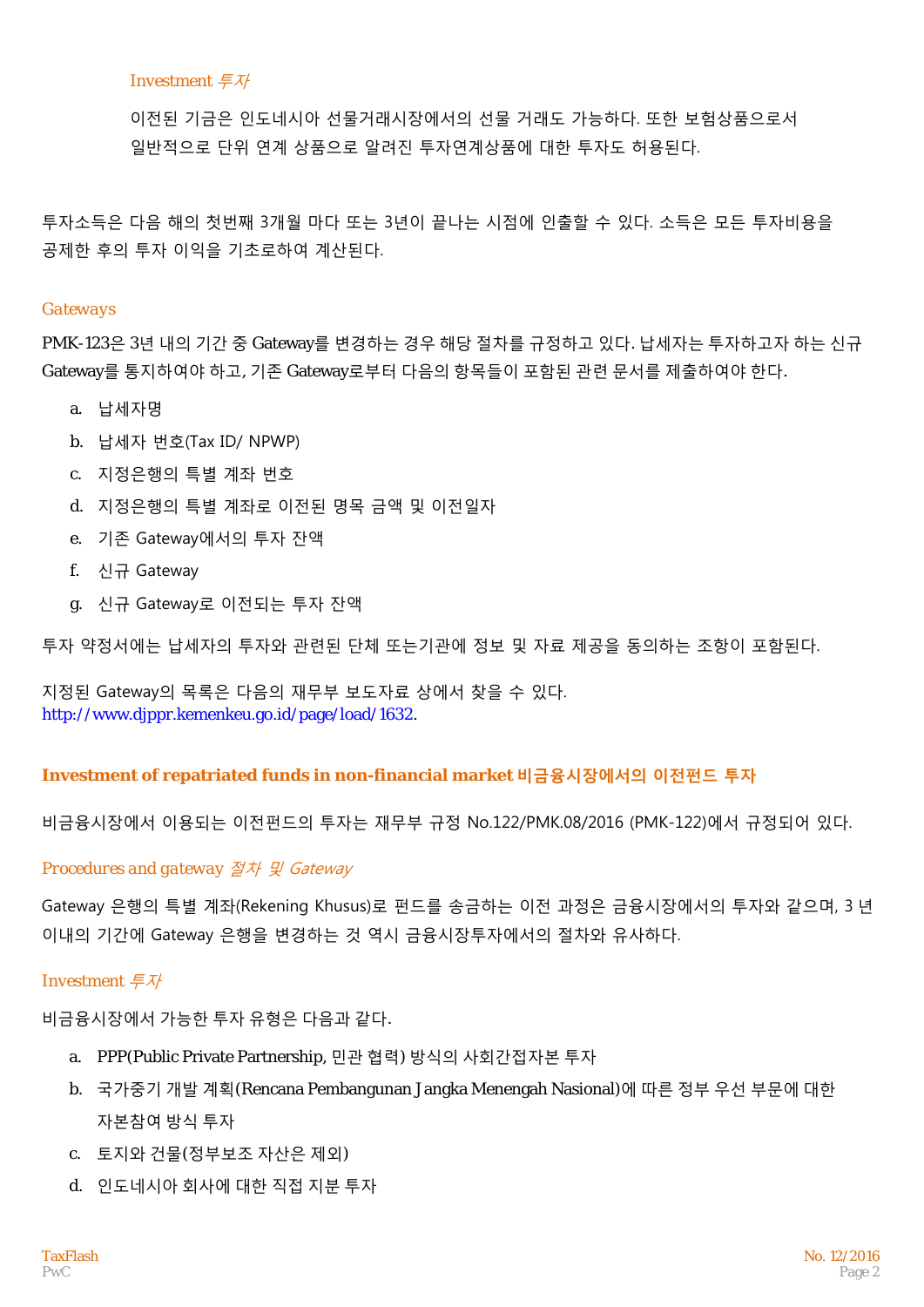- e. 골드바 또는 금괴(순도 99.99% 이상이며, 인도네시아에서 생산되고, 인도네시아 국가표준 도는 런던 금시장협회의 인증을 받아야함)
- f. 기타 비금융 시장에 대한 합법적 투자 유형

상기 투자들은 Gateway 은행을 통해 다음의 방법을 따라 수행되어야 한다.

- 납세자는 Gateway 은행에 하기에 명시된 납세자의 동의를 포함한 사항을 반드시 위임하여야 한다.
	- 투자거래의 합의의 이행
	- ✔ 투자문서 및 증빙의 보관
	- ✔ 투자의 판매로부터 발생하는 수익금의 수령
- 투자 취득시 은행은 각각의 상대방으로부터 발생하는 투자 금액을 납부하기 위해 특별계좌에서 인출을 할 것이고, 투자 문서를 보관할 것이다.
- 투자 처분시 은행은 납세자의 특별계좌에서 수익금을 수령할 것이다.
- Gateway 은행은 진행상황 및 투자금의 이동에 대해 DGT에 매월 보고하거나 다른 Gateway로의 투자금의 이동, 매각, 판매 등이 발생할 때 보고하여야 한다.

이러한 투자는 매매거래 또는 상업 활동을 통해 인도내시아 내에서만 거래될 수 있다.

**Registration and reactivation of Tax ID through certain places 특정 장소에서의 납세자 번호의 등록 및 재활성화**

DGT는 국외에서 조세사면제도를 받는 경우 특정 장소에서의 납세자 번호 등록 및 재활성화를 위한 규정 (No.Per-08/PJ/2016(Per-08))을 발행하였다.

#### PER-08은 다음 사항이 명시되어 있다

- a. 납세자 번호가 없거나 삭제된 납세자들은 특정 장소에서 Tax ID를 신청할 수 있다.
- b. 납세자 번호가 유효하지 않은 상태의 납세자들은 특정 장소에서 Tax ID를 재활성화 할 수 있다. c.

특정 장소의 범위는 홍콩의 인도네시아 영사관, 싱가폴의 인도네시아 대사관 그리고 런던 및 기타 재무부가 지정한 장소들이다.

#### *Registration* 등록

위에서 언급한 납세자 번호 등록을 위해서는 요구하고 있는 문서들은 주민등록증(Kartu Tanda Penduduk, KTP), 운전면허증, 여권, 기타 인도네시아 정부에 의해 발급된 신분증이 필요하다.

납세자는 인도네시아 거주지에 따라 세무서에 등록되며, 거주지가 불분명한 경우 Jakarta Kebayoran Baru Satu 세무서에 등록된다. 납세자는 등록 후 30일 이내에 Jakarta Kebayoran Baru Satu 세무서에 실제 거주지를 증명해야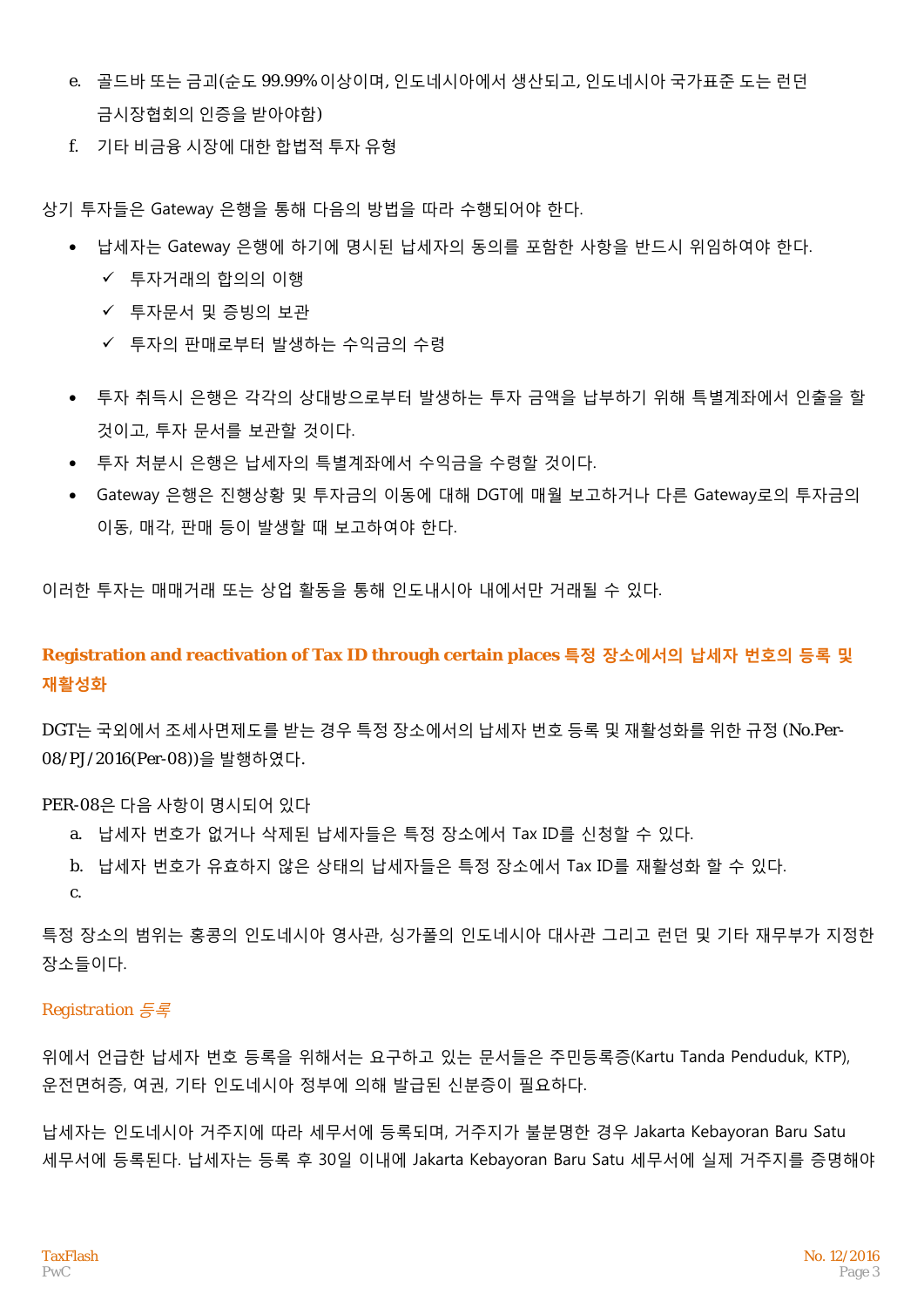하고 Jakarta Keboyoran Baru Satu 세무서는 5 영업일 이내에 납세자를 해당 거주지 세무서로 이전하게 된다. 만약 납세자가 30일 이내에 실제 거주지를 증명하지 못할 경우, 동 납세자는 휴면상태로 전환된다.

### *Reactivation* 재활성화

상기 B와 같이 휴면 상태의 납세자의 재활성화는 현행 납세자번호 재활성화 규정에 따라 수행될 것이다

## **Korean Business Desk Contact**

정태훈 회계사 (taehun.jung@id.pwc.com)

박승찬 회계사 (park.seungchan@id.pwc.com)